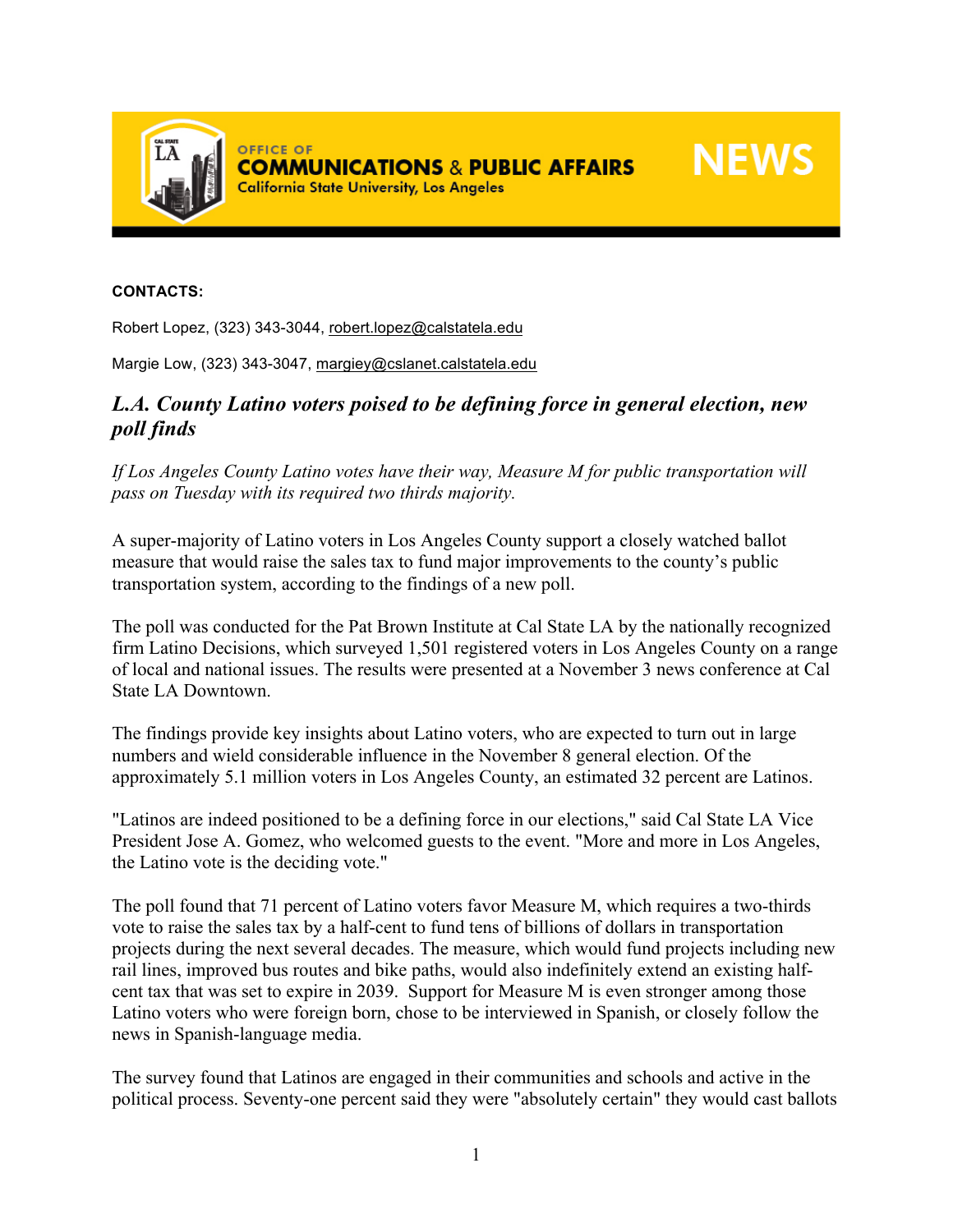in the general election. Fifty percent said they had attended a community meeting, and another 47 percent had attended a PTA meeting or signed a petition.

"Latino voters are clearly engaged this year's presidential election and that intense interest will filter down to state and local measures with a resounding impact," said Raphael Sonenshein, executive director of the Pat Brown Institute and director of the PBI-Cal State LA Poll.

On other statewide ballot measures, the poll shows that 53 percent favor Proposition 64, which would legalize marijuana for recreational use. Sixty-two percent favor Proposition 58, which would lift restrictions on bilingual education and mandated English-only instruction for Englishlanguage learners in public schools.

In the presidential race, 73 percent favor Democrat Hillary Clinton, while just 16 percent support Republican Donald Trump. Regarding views on the candidates, 67.2 percent viewed Clinton favorably, and only 22.6 percent held a favorable view of Trump. The poll found strong support for immigration reform. Eighty-one percent said undocumented immigrants should have a chance to remain in the United States and become citizens.

The poll also surveyed voters on such polarizing social issues as same-sex marriage, abortion and immigration reform. Sixty-six percent of those polled said they supported same-sex marriage. Regarding abortion, 29 percent said it should always be legal, while 33 percent said it should be illegal, except for cases of rape, incest or to save a mother's life.

While Latino voters are in broad agreement on issues like immigration reform and presidential choice, there is a significant diversity on social issues if voters are native-born, if they chose to be interviewed in English, or are younger. On these issues, such voters were more likely to pick the more liberal position.

"This poll, released at a key moment in the election season, indicates once again that Latinos are at the center of the evolving politics of Southern California, and their impact on public policy will continue to grow," Sonenshein said. "The attitudes of Latino voters need to be at the forefront of our attention in the years to come."

*The poll interviewed a total of 1,500 Latino registered voters across Los Angeles County and carries an* overall margin of error of  $+/- 2.5\%$ . The survey includes 600 Latino voters within the city of Los Angeles  $(+/- 4.0%)$  and 900 Latinos outside the city but within L.A. County  $(+/- 3.3%)$ . All surveys were available in English or Spanish at point of first contact and respondents were contacted by cell phone, landline or *via email. The data are weighted to match the Census American Community Survey estimates of the L.A. County Latino voter population for age, nativity, education, and gender to ensure that all results are accurately reflective of the L.A. County Latino registered voter population.*

# # #

*Cal State LA is a university dedicated to engagement, service, and the public good. Founded in 1947, the University serves more than 27,000 students and 247,000 distinguished alumni, who* are as diverse as the city we serve. Located in the heart of Los Angeles, Cal State LA has long